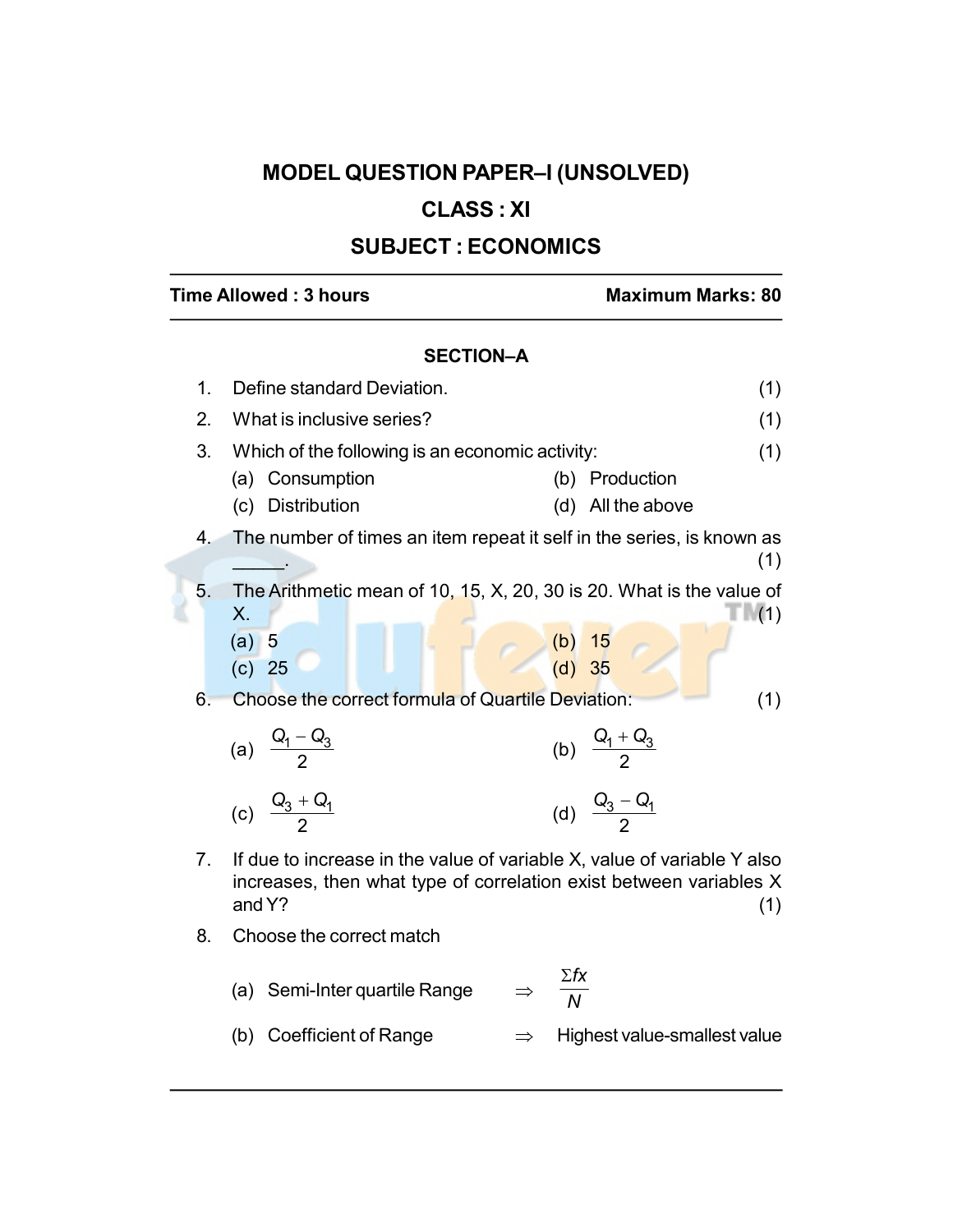|     | $\Rightarrow$ $\frac{N+1}{2}$ th item<br>(c) Arithmetic mean            |                      |
|-----|-------------------------------------------------------------------------|----------------------|
|     | $\frac{\sum f  D }{N}$<br><b>Mean Deviation</b><br>(d)<br>$\Rightarrow$ |                      |
| 9.  | What does '0' indicate in price index $P_{\alpha}$ ?                    |                      |
|     | (a) Base year                                                           | (b) Current year     |
|     | (c) Last year                                                           | (d) All of the above |
|     | 10. Write one demerit of median.                                        |                      |
|     | OR                                                                      |                      |
|     | Write one merit of mean.                                                |                      |
| 11. | Distinguish between discrete variables and continuous variables. (3)    |                      |
|     |                                                                         |                      |

OR

Distinguish between the census method and sample method.

- 12. State any three limitations of statistics. (3)
- 13. Write the four uses of consumer price index. (4)

### **OR**

Define mode. Write its three demerits.

14. Draw Histogram and Frequency Polygon with the help of the following data: (4)

| Wages           | $0 - 20$ |    | 20-40   40-60   60-80   80-100 |    |    |
|-----------------|----------|----|--------------------------------|----|----|
| No. of Workesrs | 28       | 46 | 54                             | 42 | 30 |

15. If  $N = 100$  and Median = 30, then find missing frequencies: (4)

| Marks           |    |  |    | $0-10$   10-20   20-30   30-40   40-50   50-60 |  |
|-----------------|----|--|----|------------------------------------------------|--|
| No. of Students | 10 |  | 30 |                                                |  |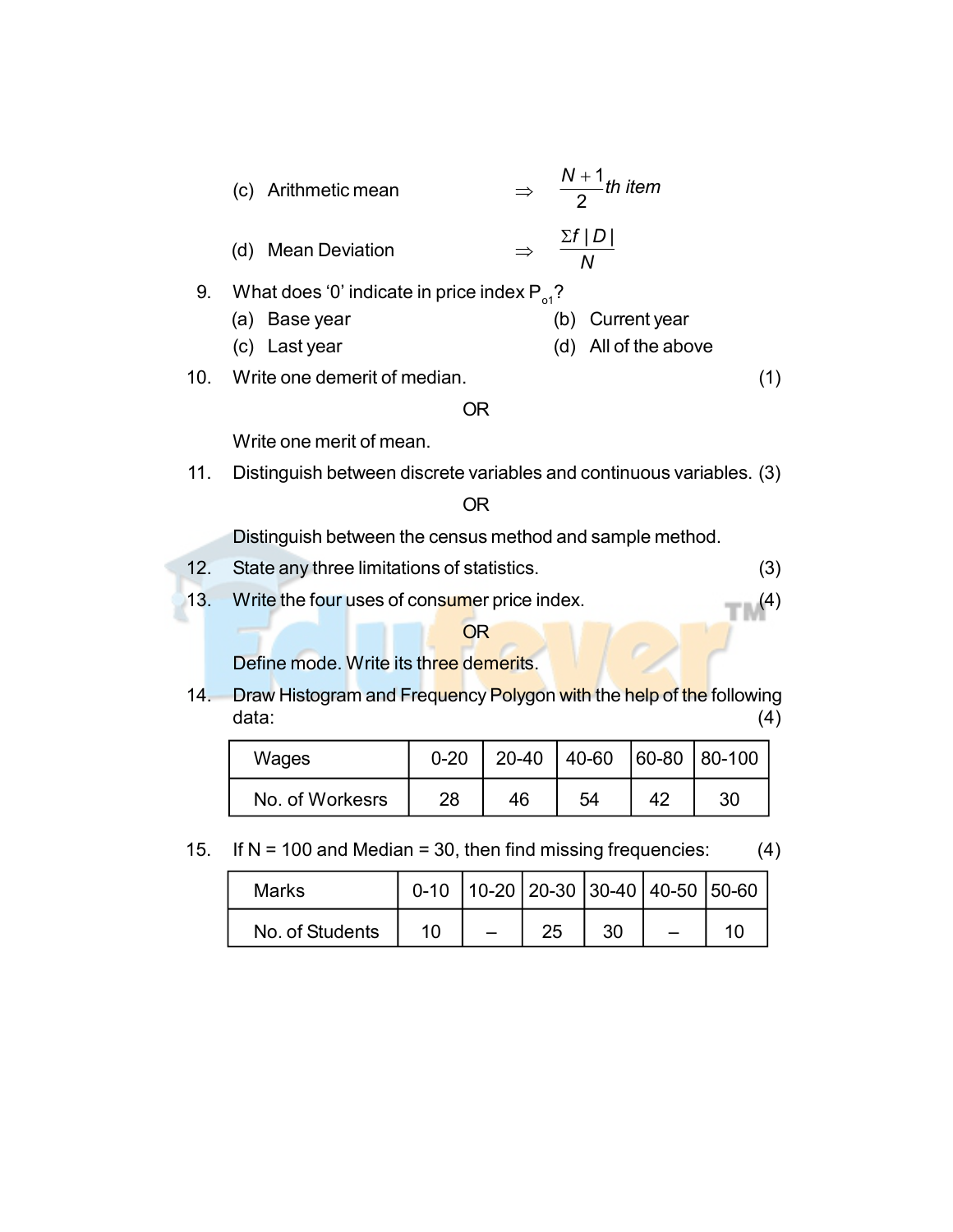16. Calculate the coefficient of correlation of the following data by the spearnan's Rank Correlation method: (6)

| X |   | $19$   24 | 12 | 23 | 19 | 16 |
|---|---|-----------|----|----|----|----|
|   | Q | 22        | 20 | 14 | 22 | 18 |

17. Calculate the standard deviation from the following data by step deviation method: (6)

| Maks            |  | 0-10   10-20   20-30   30-40   40-50 |  |
|-----------------|--|--------------------------------------|--|
| No. of students |  |                                      |  |

#### OR

Calculate Mean Deviation from median from following data.

| Size      |  |  | $0-10$   10-20   20-30   30-40   40-50 |
|-----------|--|--|----------------------------------------|
| Frequency |  |  |                                        |

## 18. 'Homogenous Products' is a characteristic of: (Choose the correct alternative) (1)

SECTION-B

- (a) Perfect Competition only (b) Perfect Dligopoly only
- (c) Both (a) and (b) (d) None of the above
- 19. Suppose total revenue is rising at a constant rate as more and more units of a commodity are sold, marginal revenue would be: (Choose the correct alternative) (1)
	- (a) Greater than average revenue
	- (b) Equal to average revence
	- (c) Less than average revenue
	- (d) Rising

#### 20. Which of the folloiwng cost can never be zero? (1)

- (a) Total variable cost (b) Marginal cost
	-

тм

(c) Average variable cost (d) Average Fixed cost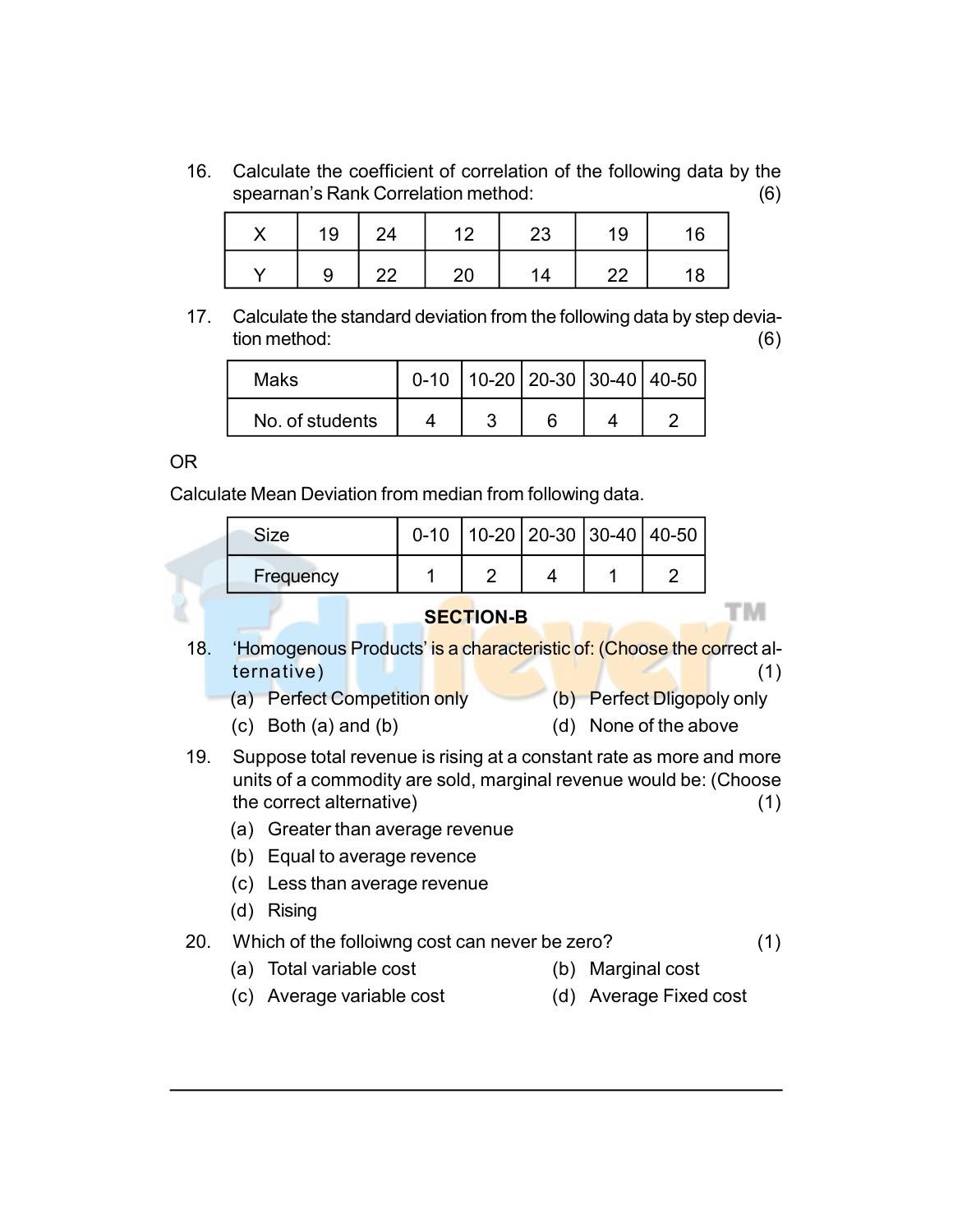- 21. Suppose 10000 Labourers migrate from India to U.S. India's PPC would move: (1)
	- (a) Towards right (b) Towards left
- 

sloping convex to the origin.

(c) Does not change (d) None of these

22. Define Budget set. (1)

- 
- 23. Choose the correct match: (1)

| (a) | <b>MRS</b> decreases | $\Rightarrow$ | Indifference curve wil downword<br>sloping concave to the origin. |
|-----|----------------------|---------------|-------------------------------------------------------------------|
| (b) | <b>MRS</b> constant  | $\Rightarrow$ | Indifference curve will downward<br>sloping straight line.        |
| (C) | <b>MRS</b> increases | $\Rightarrow$ | Indifference curve will parallel to X<br>axis.                    |
| (d) | <b>MRS</b> increases | $\Rightarrow$ | Indifference curve will downward                                  |

- 24. The average product curve in the input-output plane, will be shaped curve. (1) (1)
- 25. Define Inelastic Demand. (1) The T (1)

OR

#### Define Elastic Demand.

- 26. After consuming 3 ice-cream continuously, marginal utility of a consumer from  $4<sup>th</sup>$  ice-cream will  $\qquad$  ?  $\qquad$  .  $\qquad$  (1)
- 27. State the condition of consumer Equilibrium in one commodity case. (1)
- 28. Explain the central problem of 'choice of technique'. (3)
- 29. What is maximum price ceiling? Explain its implications. (3)

OR

Explain the chain effects, if the prevailing market price is below the equilibrium price.

30. Price Elasticity of supply of a good is 2. A producer supplies 100 units of a good at a price of  $\bar{\tau}$  20 per unit. At what price will he supply 80 units? (4)